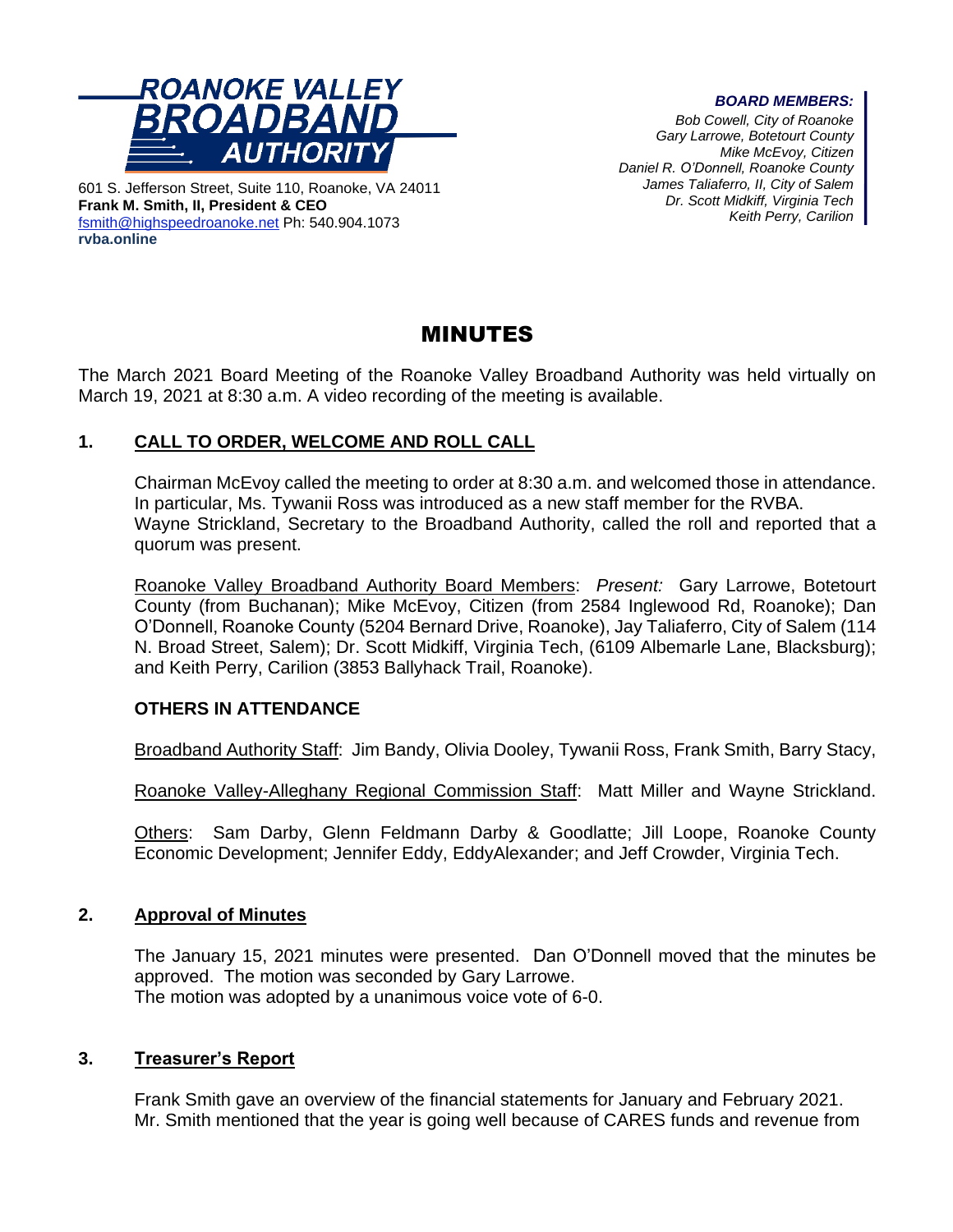#### Page **2** of **3**

new customers. The negative in February is related to unique expenditures on capital projects. Revenue is at 128% of goal.

## **4. FY 2021 Revised Budget**

Mr. Smith pointed out it is normal this time of year to present a revised budget to adjust for changes in revenue and projects. Mr. Smith gave an overview of the numbers presented in the agenda attachment and indicated budgeted revenue is being revised by 31%. Mr. O'Donnell asked for the source of the extra revenue. Mr. Smith said the increase came from both CARES funds and service revenue from new customers and next generation providers. Mr O'Donnell asked about "pass through" funds. Mr. Smith explained they are funds that don't come directly to the RVBA; but go directly to a third party as contracted and thus, these funds are not considered revenue. Mr. Larrowe asked how the RVBA is positioning itself to take advantage of new government funding opportunities. Mr. Smith gave an overview of new federal funding opportunities. The RVBA has also been working with local federal legislators on related broadband grant requirements and funding issues that could impact this region. Mr. Smith also indicated that the vendors used by the RVBA have good supply management and their inventory that has not affected existing projects thus far. Finally, the RVBA is keeping up with both federal and state grant opportunities. Mr. O'Donnell asked about future government contributions. Mr. Smith indicated this would be covered in the May meeting in Part 2 of his Strategic Direction and Planning presentation.

Mr. O'Donnell moved to adopt the revised budget. The motion was seconded by Jay Taliaferro. The motion was adopted by a unanimous voice vote of 6-0.

### **5. Strategic Direction and Planning Presentation Part 1**

Mr. Smith gave a presentation on the direction and planning process of the RVBA. The presentation focused on "How did we get here and where do we go next". Part 2 will be presented in May. The presentation focused on history, progress, compliance, performance, and capacity. The network started out as 50 miles; but has now expanded to 110 miles and has attracted new vendors, competition, and innovation to the region. Mr. Smith pointed out that there are challenges and opportunities ahead and that the RVBA should develop a strategic plan to identify how the region is best served in the future; specifically, enhance infrastructure, technology acceleration, and operation excellence. In the May meeting, financials and future directions will be discussed. Mr. O'Donnell asked if revenue included government contributions. Mr. Smith stated that revenue shown on the slides did not include government contributions. Mr. O'Donnell stated that the RVBA should focus on strategic planning as it relates to access for everybody and how federal and state dollars may play a role. Mr. McEvoy asked if Dr. Midkiff and Mr. Perry would be willing to assist in developing a strategic plan for the RVBA. Mr. Perry agreed and Dr. Midkiff indicated interest (via Jeff Crowder). Dan O'Donnell stated that it would be useful to have a presentation available on the strategic plan for local government boards.

### **6. Other Business**